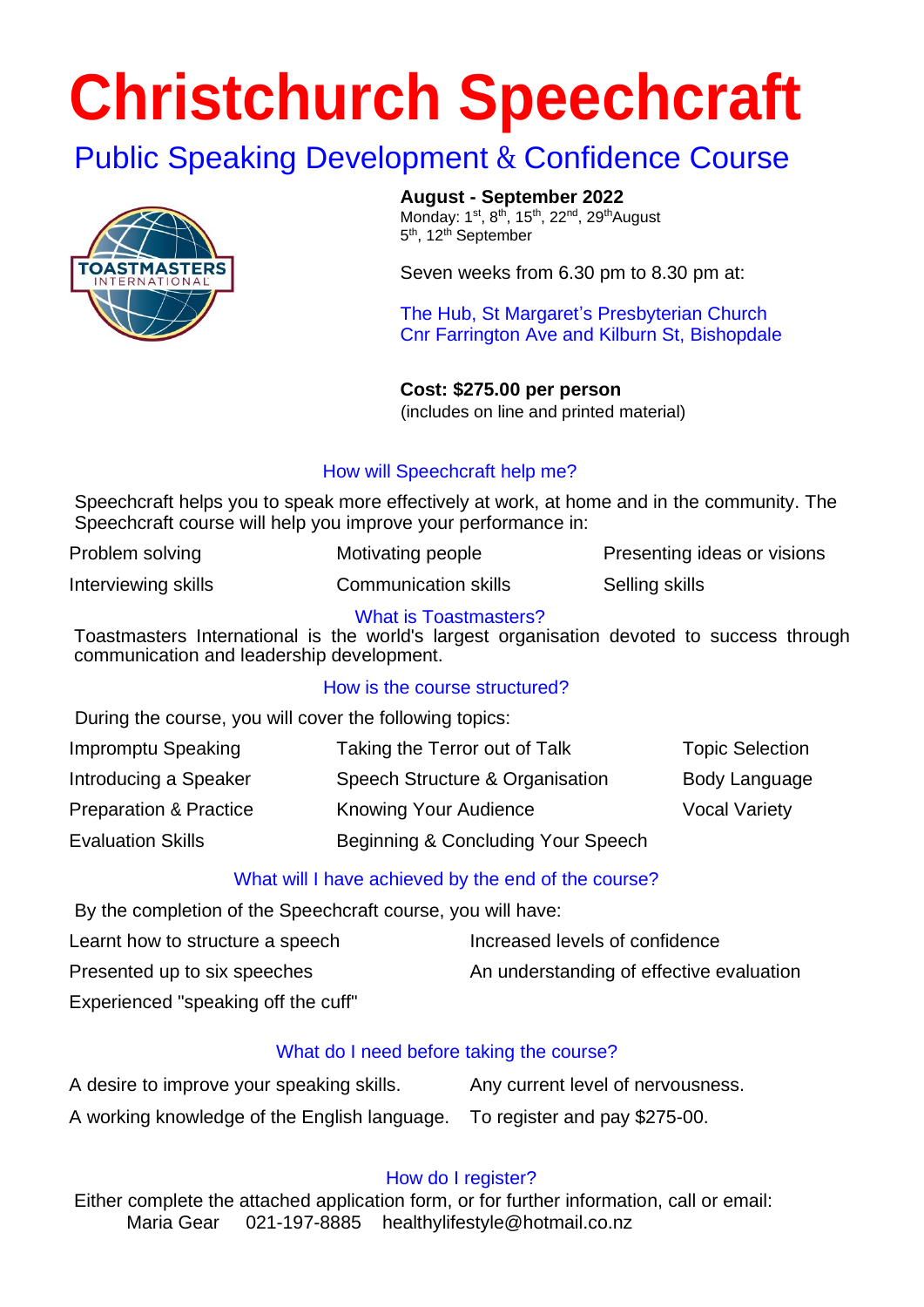#### What the Participants Are Saying About **The Christchurch Speechcraft Club**

#### **Scott :**

*Well organised with a brilliant group of professional Toastmasters. The Evaluation process we use is the best I have seen and will use it in my business.* 

#### **Sarah:**

*Constant reinforcement of information* we *are given: an aim/assessment/goal and this is practiced many times. The course is run to* a *very professional standard.* 

#### **Peter:**

*Fantastic supportive environment. Excellent opportunities to practice and helpful tips to help us to work on.* 

#### **Nicola:**

*Fantastic -I really enjoy the course and learning heaps in* a *very supportive environment.* 

#### **Denny:**

*Course is well structured, great environment, very encouraging.* 

#### **Sahra:**

*Well organised. Toastmasters sharing their own experiences. Never ending encouragement while honest at the same time.* 

#### **Nadine:**

*Fantastic feedback and* a *warm friendly, supportive atmosphere.* 

#### **Jo:**

*This would have to be the warmest and most supportive learning opportunity I have ever experienced.*



*"Words can inspire, thoughts can provoke, but only actions bring you closer to your dreams"*